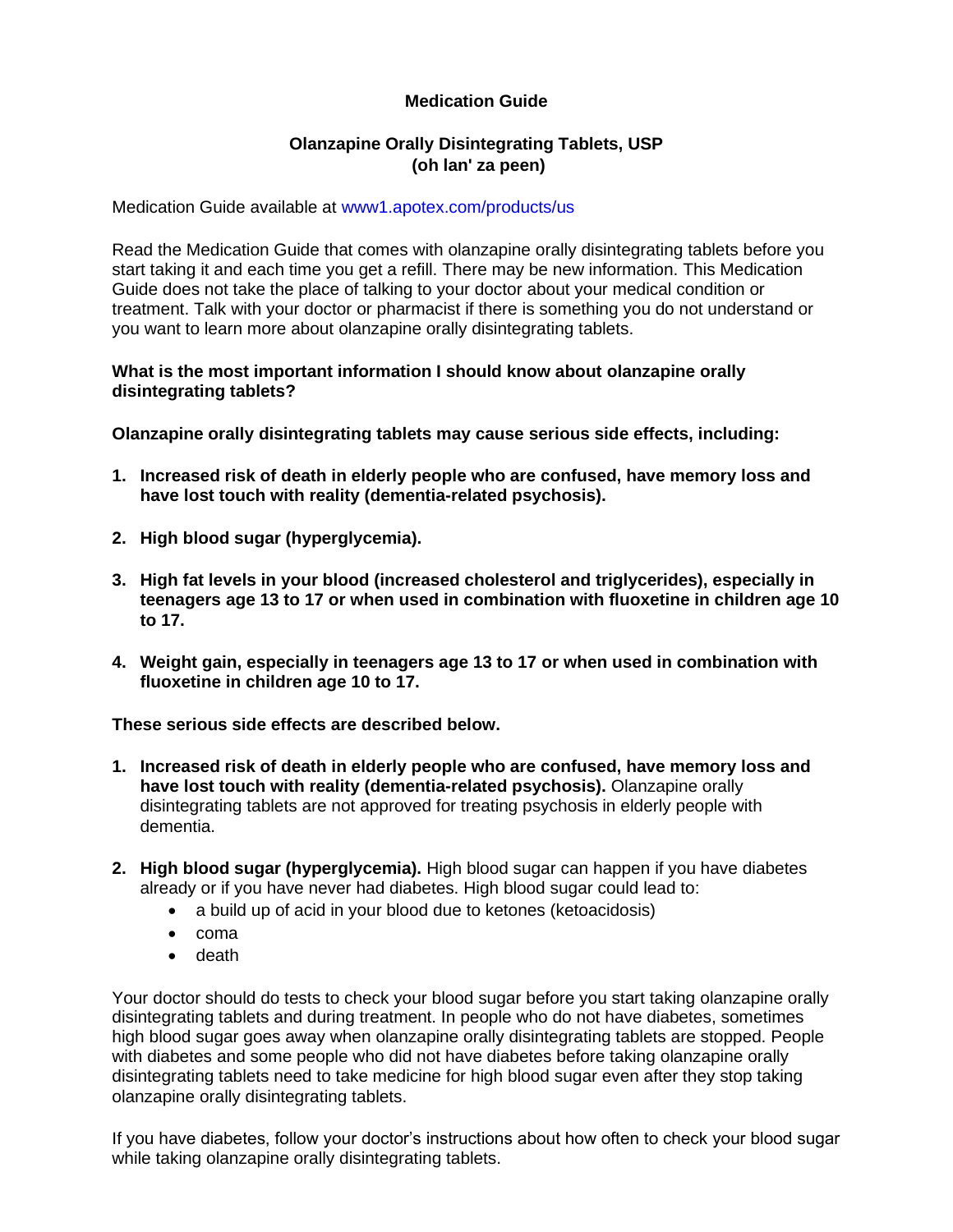**Call your doctor** if you have any of these symptoms of high blood sugar (hyperglycemia) while taking olanzapine orally disintegrating tablets:

- feel very thirsty
- need to urinate more than usual
- feel very hungry
- feel weak or tired
- feel sick to your stomach
- feel confused or your breath smells fruity
- **3. High fat levels in your blood (cholesterol and triglycerides).** High fat levels may happen in people treated with olanzapine orally disintegrating tablets, especially in teenagers (13 to 17 years old), or when used in combination with fluoxetine in children (10 to 17 years old). You may not have any symptoms, so your doctor should do blood tests to check your cholesterol and triglyceride levels before you start taking olanzapine orally disintegrating tablets and during treatment.
- **4. Weight gain.** Weight gain is very common in people who take olanzapine orally disintegrating tablets. Teenagers (13 to 17 years old) are more likely to gain weight and to gain more weight than adults. Children (10 to 17 years old) are also more likely to gain weight and to gain more weight than adults when olanzapine tablets are used in combination with fluoxetine. Some people may gain a lot of weight while taking olanzapine orally disintegrating tablets, so you and your doctor should check your weight regularly. Talk to your doctor about ways to control weight gain, such as eating a healthy, balanced diet, and exercising.

### **What are olanzapine orally disintegrating tablets?**

### **Olanzapine orally disintegrating tablets are a prescription medicine used to treat:**

- schizophrenia in people age 13 or older.
- bipolar disorder, including:
	- $\circ$  manic or mixed episodes that happen with bipolar I disorder in people age 13 or older.
	- $\circ$  manic or mixed episodes that happen with bipolar I disorder, when used with the medicine lithium or valproate, in adults.
	- o long-term treatment of bipolar I disorder in adults.
- episodes of depression that happen with bipolar I disorder, when used with the medicine fluoxetine (Prozac®) in people age 10 or older.
- episodes of depression that do not get better after 2 other medicines, also called treatment resistant depression, when used with the medicine fluoxetine (Prozac), in adults.

Olanzapine orally disintegrating tablets have not been approved for use in children under 13 years of age. Olanzapine in combination with fluoxetine has not been approved for use in children under 10 years of age.

The symptoms of schizophrenia include hearing voices, seeing things that are not there, having beliefs that are not true, and being suspicious or withdrawn.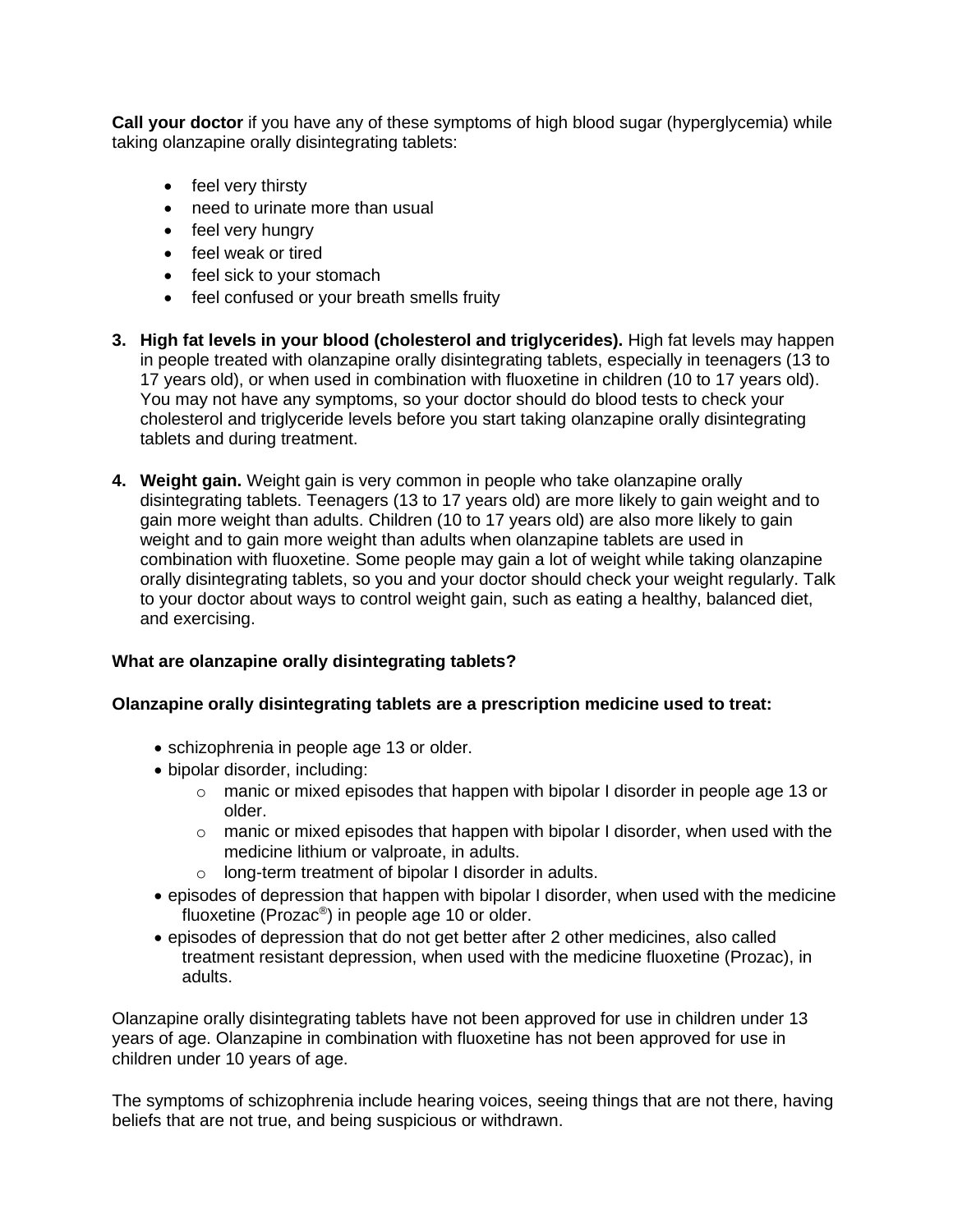The symptoms of bipolar I disorder include alternating periods of depression and high or irritable mood, increased activity and restlessness, racing thoughts, talking fast, impulsive behavior, and a decreased need for sleep.

The symptoms of treatment resistant depression include decreased mood, decreased interest, increased guilty feelings, decreased energy, decreased concentration, changes in appetite, and suicidal thoughts or behavior.

Some of your symptoms may improve with treatment. If you do not think you are getting better, call your doctor.

### **What should I tell my doctor before taking olanzapine orally disintegrating tablets?**

Olanzapine orally disintegrating tablets may not be right for you. Before starting olanzapine orally disintegrating tablets, tell your doctor if you have or had:

- heart problems
- seizures
- diabetes or high blood sugar levels (hyperglycemia)
- high cholesterol or triglyceride levels in your blood
- liver problems
- low or high blood pressure
- strokes or "mini-strokes" also called transient ischemic attacks (TIAs)
- Alzheimer's disease
- narrow-angle glaucoma
- enlarged prostate in men
- bowel obstruction
- breast cancer
- thoughts of suicide or hurting yourself
- any other medical condition
- are pregnant or plan to become pregnant. It is not known if olanzapine orally disintegrating tablets will harm your unborn baby.
	- o If you become pregnant while receiving olanzapine orally disintegrating tablets, talk to your healthcare provider about registering with the National Pregnancy Registry for Atypical Antipsychotics. You can register by calling 1-866-961-2388 or go to [http://womensmentalhealth.org/clinical-andresearch](http://womensmentalhealth.org/clinical-andresearch-programs/pregnancyregistry/)[programs/pregnancyregistry/.](http://womensmentalhealth.org/clinical-andresearch-programs/pregnancyregistry/)
- are breast-feeding or plan to breast-feed. Olanzapine passes into your breast milk. Talk to your doctor about the best way to feed your baby if you take olanzapine orally disintegrating tablets.

Tell your doctor if you exercise a lot or are in hot places often.

The symptoms of bipolar I disorder, treatment resistant depression, or schizophrenia may include **thoughts of suicide** or of hurting yourself or others. If you have these thoughts at any time, tell your doctor or go to an emergency room right away.

**Tell your doctor about all the medicines that you take,** including prescription and nonprescription medicines, vitamins, and herbal supplements. Olanzapine orally disintegrating tablets and some medicines may interact with each other and may not work as well, or cause possible serious side effects. Your doctor can tell you if it is safe to take olanzapine orally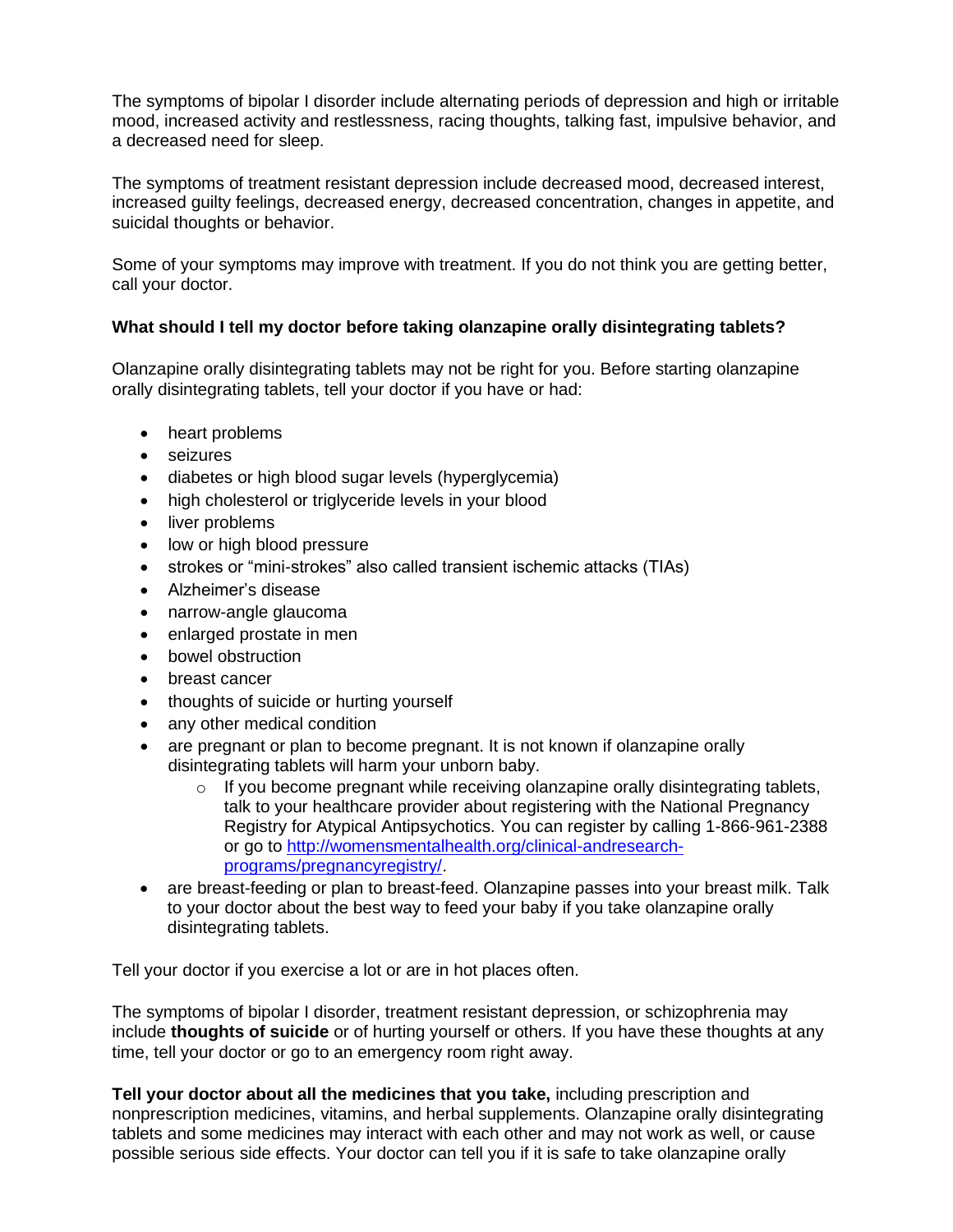disintegrating tablets with your other medicines. Do not start or stop any medicine while taking olanzapine orally disintegrating tablets without talking to your doctor first.

## **How should I take olanzapine orally disintegrating tablets?**

- Take olanzapine orally disintegrating tablets exactly as prescribed. Your doctor may need to change (adjust) the dose of olanzapine orally disintegrating tablets until it is right for you.
- If you miss a dose of olanzapine orally disintegrating tablets, take the missed dose as soon as you remember. If it is almost time for the next dose, just skip the missed dose and take your next dose at the regular time. Do not take two doses of olanzapine orally disintegrating tablets at the same time.
- **To prevent serious side effects, do not stop taking olanzapine orally disintegrating tablets suddenly. If you need to stop taking olanzapine orally disintegrating tablets, your doctor can tell you how to safely stop taking it.**
- **If you take too much olanzapine, call your doctor or poison control center at 1-800- 222-1222 right away, or get emergency treatment.**
- Olanzapine orally disintegrating tablets can be taken with or without food.
- Olanzapine orally disintegrating tablets are usually taken one time each day.
- Take olanzapine orally disintegrating tablets as follows:
	- Be sure that your hands are dry.
	- As soon as you open the blister or the bottle, remove the tablet and put it into your mouth.
	- The tablet will disintegrate quickly in your saliva so that you can easily swallow it with or without drinking liquid.
- Call your doctor if you do not think you are getting better or have any concerns about your condition while taking olanzapine orally disintegrating tablets.

### **What should I avoid while taking olanzapine orally disintegrating tablets?**

- Olanzapine orally disintegrating tablets can cause sleepiness and may affect your ability to make decisions, think clearly, or react quickly. You should not drive, operate heavy machinery, or do other dangerous activities until you know how olanzapine orally disintegrating tablets affects you.
- Avoid drinking alcohol while taking olanzapine orally disintegrating tablets. Drinking alcohol while you take olanzapine orally disintegrating tablets may make you sleepier than if you take olanzapine orally disintegrating tablets alone.

### **What are the possible side effects of olanzapine orally disintegrating tablets?**

### **Serious side effects may happen when you take olanzapine orally disintegrating tablets, including:**

- **See "What is the most important information I should know about olanzapine orally disintegrating tablets?", which describes the increased risk of death in elderly people with dementia-related psychosis and the risks of high blood sugar, high cholesterol and triglyceride levels, and weight gain.**
- **Increased incidence of stroke or "mini-strokes" called transient ischemic attacks (TIAs) in elderly people with dementia-related psychosis** (elderly people who have lost touch with reality due to confusion and memory loss). Olanzapine orally disintegrating tablets are not approved for these patients.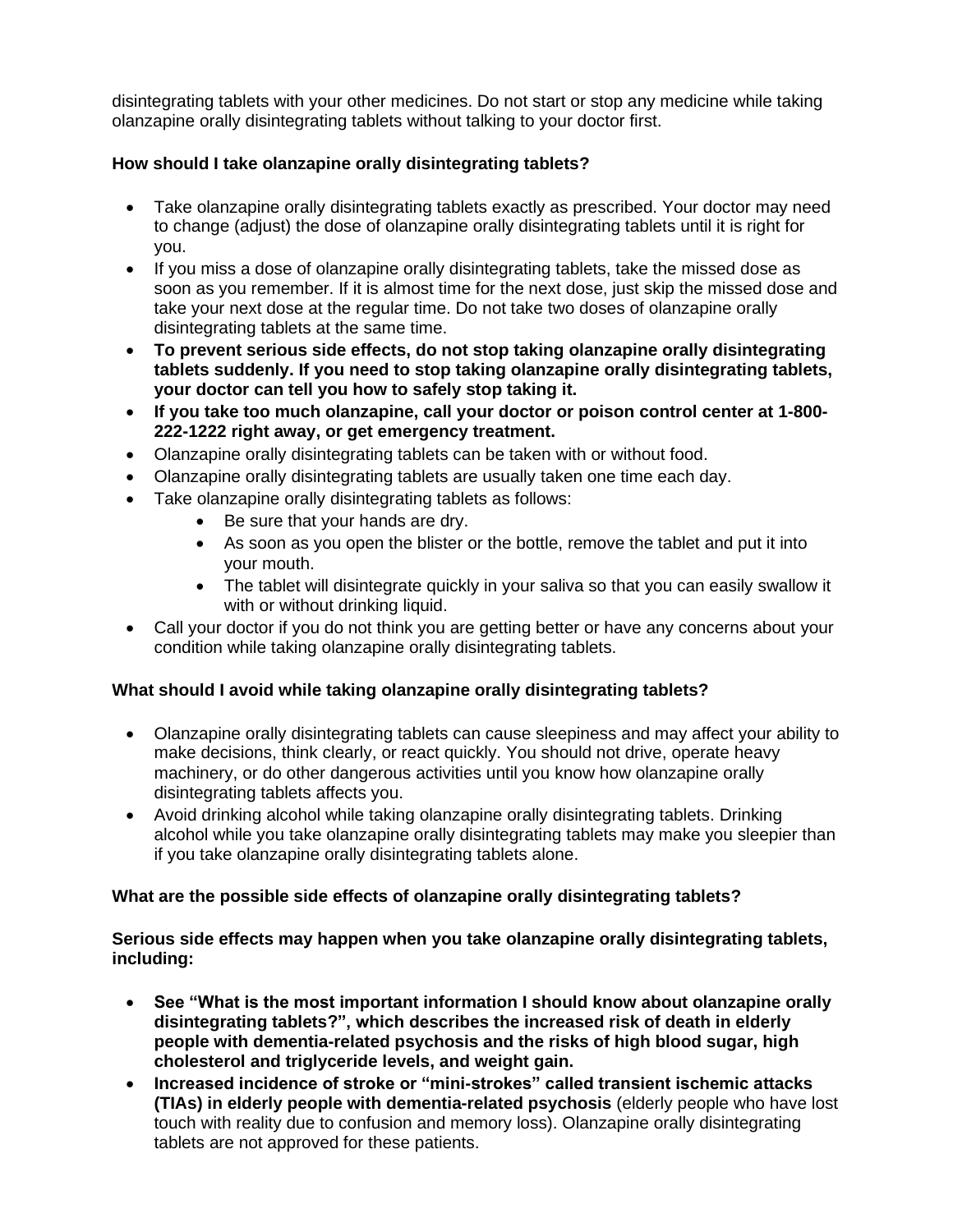- **Neuroleptic Malignant Syndrome (NMS):** NMS is a rare but very serious condition that can happen in people who take antipsychotic medicines, including olanzapine orally disintegrating tablets. NMS can cause death and must be treated in a hospital. Call your doctor right away if you become severely ill and have any of these symptoms:
	- $\circ$  high fever
	- o excessive sweating
	- o rigid muscles
	- o confusion
	- o changes in your breathing, heartbeat, and blood pressure.
	- **Drug Reaction with Eosinophilia and Systemic Symptoms (DRESS):** DRESS can occur with olanzapine orally disintegrating tablets. Features of DRESS may include rash, fever, swollen glands and other internal organ involvement such as liver, kidney, lung and heart. DRESS is sometimes fatal; therefore, tell your doctor immediately if you experience any of these signs.
	- **Tardive Dyskinesia:** This condition causes body movements that keep happening and that you can not control. These movements usually affect the face and tongue. Tardive dyskinesia may not go away, even if you stop taking olanzapine orally disintegrating tablets. It may also start after you stop taking olanzapine orally disintegrating tablets. Tell your doctor if you get any body movements that you can not control.
	- **Decreased blood pressure when you change positions, with symptoms of dizziness, fast or slow heartbeat, or fainting.**
	- **Difficulty swallowing, that can cause food or liquid to get into your lungs.**
	- **Seizures: Tell your doctor if you have a seizure during treatment with olanzapine orally disintegrating tablets.**
	- **Problems with control of body temperature:** You could become very hot, for instance when you exercise a lot or stay in an area that is very hot. It is important for you to drink water to avoid dehydration. Call your doctor right away if you become severely ill and have any of these symptoms of dehydration:
		- o sweating too much or not at all
		- o dry mouth
		- o feeling very hot
		- o feeling thirsty
		- o not able to produce urine.

**Common side effects of olanzapine orally disintegrating tablets include:** lack of energy, dry mouth, increased appetite, sleepiness, tremor (shakes), having hard or infrequent stools, dizziness, changes in behavior, or restlessness.

**Other common side effects in teenagers (13 to 17 years old) include:** headache, stomacharea (abdominal) pain, pain in your arms or legs, or tiredness. Teenagers experienced greater increases in prolactin, liver enzymes, and sleepiness, as compared with adults.

Tell your doctor about any side effect that bothers you or that does not go away.

These are not all the possible side effects with olanzapine orally disintegrating tablets. For more information, ask your doctor or pharmacist.

Call your doctor for medical advice about side effects. You may report side effects to FDA at 1- 800-FDA-1088.